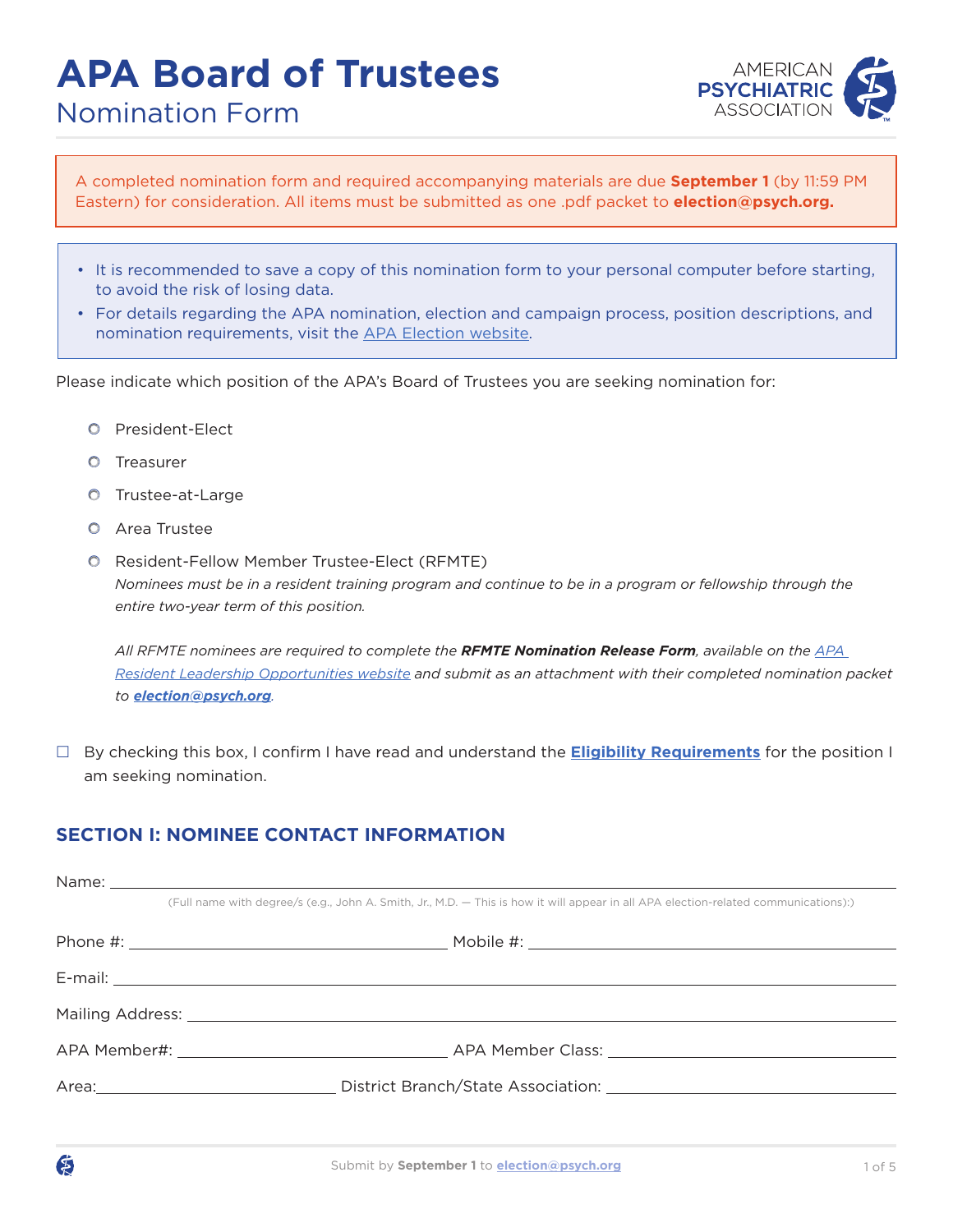## **SECTION II: CURRENT OR PREVIOUS APA COMPONENT EXPERIENCE**

If additional space is needed, please provide in a separate document as a PDF attachment, not to exceed one page.

| Term: when the contract of the contract of the contract of the contract of the contract of the contract of the |
|----------------------------------------------------------------------------------------------------------------|

## **SECTION III: OTHER ORGANIZATIONAL AFFILIATIONS** *(names of organization and your role)*

If additional space is needed, please provide in a separate document as a PDF attachment, not to exceed one page.

| Organization: National Communication of the Communication of the Communication of the Communication of the Communication of the Communication of the Communication of the Communication of the Communication of the Communicat | Your role: <u>________________________________</u> |
|--------------------------------------------------------------------------------------------------------------------------------------------------------------------------------------------------------------------------------|----------------------------------------------------|
|                                                                                                                                                                                                                                |                                                    |
|                                                                                                                                                                                                                                | <b>The Your role:</b> The Your role:               |

## **SECTION IV: PERSONAL STATEMENT/STATEMENT OF INTENT**

Please provide a personal statement/statement of intent (500-word max) in a separate document as a PDF. Please carefully proof-read your statement.

 $\Box$  I confirm this has been attached to my application.

# **SECTION V: BIOGRAPHICAL INFORMATION OR CURRICULUM VITAE (CV)**

Applicants are required to submit a a three-page maximum abbreviated CV **and** a bio of about 300-400 words, with additional sections for awards & honors and education, listed as bullets (no word count for these additional sections). For reference, see [bios of current Board members.](https://www.psychiatry.org/about-apa/meet-our-organization/board-of-trustees)

**NOTE:** If selected as a candidate in the APA Election, your bio will be posted on the [APA Election Website](http://www.psychiatry.org/election). Please be sure to check for any typos or grammatical errors in your document. The APA Administration is not responsible for editing the content.

 $\Box$  I confirm this has been attached to my application.

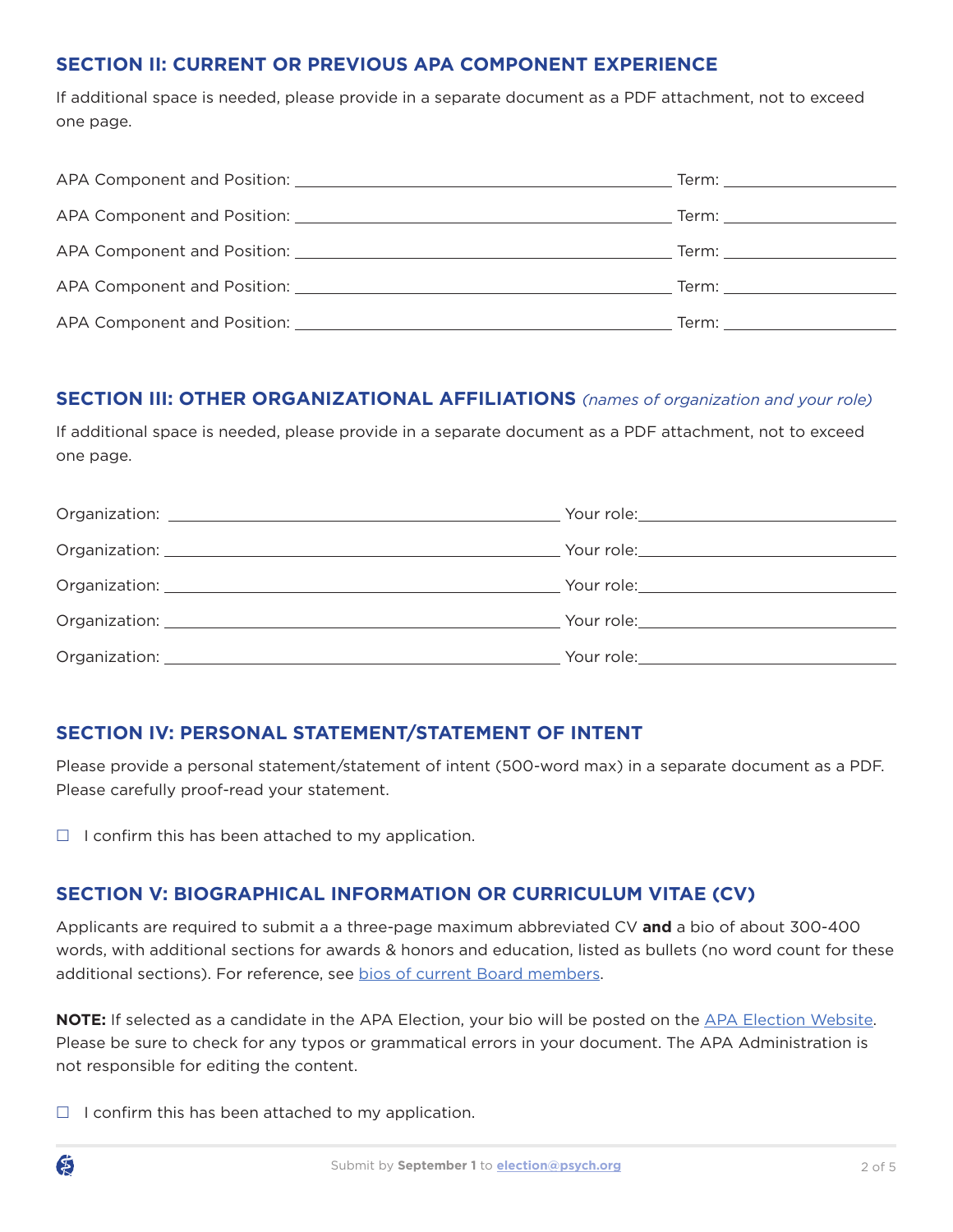## **SECTION VI: PROFESSIONAL HEADSHOT**

All nomination applications must be accompanied by a professional headshot with a neutral background for the purpose of the APA election in all APA Communication Channels, including APA Website, and APAmanaged campaign materials. Please submit a large image file in the following formats: .jpg, .png or .tif. The file size should be at least 500kb. Your photo will be cropped in a square format to feature your face above your shoulders. Please submit professional image with sufficient space.

 $\Box$  I confirm this has been attached to my application.

## **SECTION VII: LETTER(S) OF RECOMMENDATION**

A maximum of (5) letters of recommendations must accompany the nomination application.

 $\Box$  I confirm this has been attached to my application.

## **SECTION VIII: DISCLOSURE OF INTERESTS AND AFFILIATIONS**

All nominees are required to complete an online disclosure of interest and affiliation, using Convey, to complete their nomination packet. You will receive a personal login upon request to [election@psych.org](mailto:election@psych.org). If you have previously completed an online disclosure for APA within in the last 6 months, please return to your Convey account to provide any applicable updates.

 $\Box$  I understand I will need to complete this form.

#### **SECTION IX: TIME COMMITMENT AGREEMENT**

As a member of the Board of Trustees a great deal of travel and investment of time is required throughout your tenure on the Board – including conference calls, email communications, participation on ad-hoc committees and Board work groups and other assignments as needed, at the request of the President. The time commitment varies depending upon the position sought, and except for occasional personal circumstances that may arise, Board members are expected to attend and fully participate in all scheduled meetings of the Board of Trustees.

To allow you to better assess your willingness and ability to take on this responsibility, [visit the APA](https://www.psychiatry.org/psychiatrists/awards-leadership-opportunities/leadership-opportunities/elections)  [Election Website](https://www.psychiatry.org/psychiatrists/awards-leadership-opportunities/leadership-opportunities/elections) to view a sample list of meetings you are expected to attend based on your role. Other commitments may arise during any Board term, but this should give you a better idea of the general APA Board schedule.

Please check the below box to indicate your understanding of the associated time commitment for successful candidates for the Board of Trustees, as well as your review of the draft schedule of Board and other APA meetings. If you have any questions, regarding the Board schedule, please contact [Monique Morman](mailto:mmorman@psych.org), Director of Association Governance or [Chiharu Tobita](mailto:ctobita@psych.org), Associate Director, Governance Standing Committees.

#### **ATTESTATION STATEMENT:**

 $\Box$  I confirm that I have reviewed the 2022-2023 Board of Trustees meeting schedule and understand the likely time and travel commitment expected of APA Board members.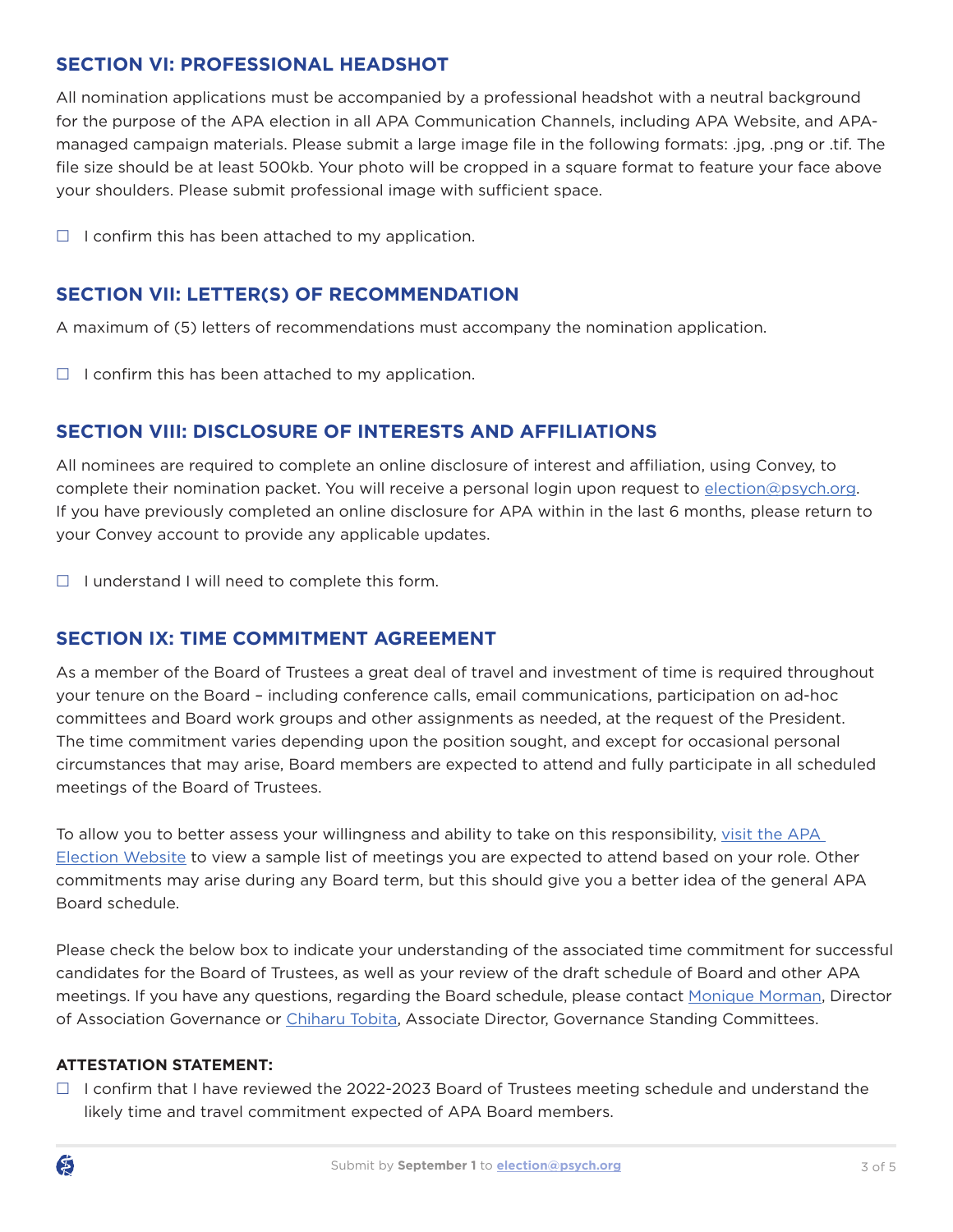# **SECTION X: ETHICS, INVESTIGATION, AND LITIGATION STATEMENT**

It is critical to the stature of our national organization that candidates for national office be in a position to represent our organization and profession well at a national level. Eligibility for APA office includes a background check. Please respond to each question with a "yes" or "no" answer. If you answer "yes" to any of the below questions, please explain as fully and completely as possible in a separate document as a PDF attachment. Nominated candidates may request a consultation with the nominations chair, CEO, president, or APA legal counsel about specific situations.

1. Have you ever been charged or convicted with any criminal offense?

| O Yes |  | $\circ$ No |  |
|-------|--|------------|--|
|       |  |            |  |

2. Have you ever been party to a civil case or had a civil claim asserted against you in your professional capacity? If applicable, please include any medical malpractice claims, harassment and/or discrimination claims made against you.

O Yes O No

- 3. Have you ever been investigated by any licensing board, hospital, healthcare institution, medical society, or domestic or foreign governmental entity or agency?
	- O Yes O No
- 4. To your knowledge, has any ethics complaint or similar professional disciplinary complaint ever been made against you?
	- O Yes O No
- 5. Have you ever held or applied for a license or certificate to practice medicine in any state, country, or province, that has been or was ever denied, revoked, or curtailed in any capacity?

 $OYes$   $ONO$ 

- 6. Have you ever withdrawn an application for medical licensure or surrendered a license to practice medicine or any other professional license?
	- $OYes$   $ONO$
- 7. Are you aware of any open complaint, investigation, inquiry, or disciplinary charge against you in any forum?

O Yes O No

8. Are you aware of any statements, representations, or actions made or taken by you in a professional or personal capacity which, if publicly revealed while you are in a leadership position for APA, could reflect poorly upon the APA or the profession of psychiatry?

O Yes O No

Ő

By submitting this questionnaire, I

- $\Box$  certify that the information provided on this questionnaire is true and correct. I understand that failure to provide accurate or complete information may result in my disqualification from the election process; and
- $\Box$  grant permission for APA to conduct a background check on me, including searching civil, criminal, practice, and electronic databases.
- $\Box$  If during the nomination or campaign period, I am or become subject of any investigation into your conduct or litigation about my conduct (whether by state, Ethics Committee, employer or any other person or entity), I understand that I must immediately report it to the Chair of the APA Nominating Committee.
- $\Box$  I have read and agree to the Terms and Conditions as set forth in Section X.